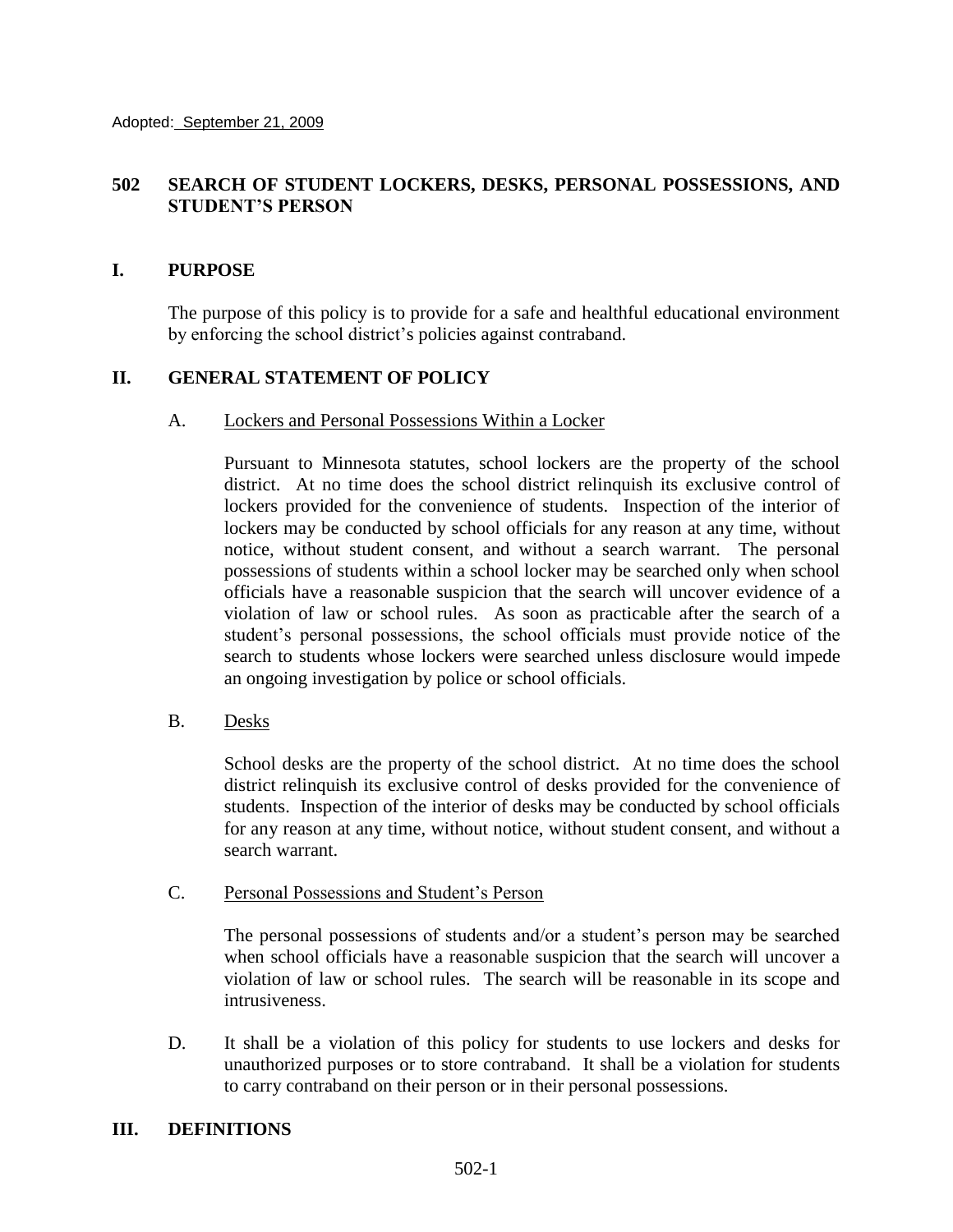- A. "Contraband" means any unauthorized item possession of which is prohibited by school district policy and/or law. It includes but is not limited to weapons and "look-alikes," alcoholic beverages, controlled substances and "look-alikes," overdue books and other materials belonging to the school district, and stolen property.
- B. "Personal possessions" includes but is not limited to purses, backpacks, bookbags, packages, and clothing.
- C. "Reasonable suspicion" means that a school official has grounds to believe that the search will result in evidence of a violation of school district policy, rules, and/or law. Reasonable suspicion may be based on a school official's personal observation, a report from a student, parent or staff member, a student's suspicious behavior, a student's age and past history or record of conduct both in and out of the school context, or other reliable sources of information.
- D. "Reasonable scope" means that the scope and/or intrusiveness of the search is reasonably related to the objectives of the search. Factors to consider in determining what is reasonable include the seriousness of the suspected infraction, the reliability of the information, the necessity of acting without delay, the existence of exigent circumstances necessitating an immediate search and further investigation (e.g. to prevent violence, serious and immediate risk of harm or destruction of evidence), and the age of the student.

# **IV. PROCEDURES**

- A. School officials may inspect the interiors of lockers and desks for any reason at any time, without notice, without student consent, and without a search warrant.
- B. School officials may inspect the personal possessions of a student and/or a student's person based on a reasonable suspicion that the search will uncover a violation of law or school rules. A search of personal possessions of a student and/or a student's person will be reasonable in its scope and intrusiveness.
- C. As soon as practicable after a search of personal possessions within a locker pursuant to this policy, the school officials must provide notice of the search to students whose possessions were searched unless disclosure would impede an ongoing investigation by police or school officials.
- D. Whenever feasible, a search of a person shall be conducted in private by a school official of the same sex. A second school official of the same sex shall be present as an observer during the search of a person whenever feasible.
- E. A strip search is a search involving the removal of coverings or clothing from private areas. Mass strip searches, or body cavity searches, are prohibited. Strip searches will be conducted only in circumstances involving imminent danger.